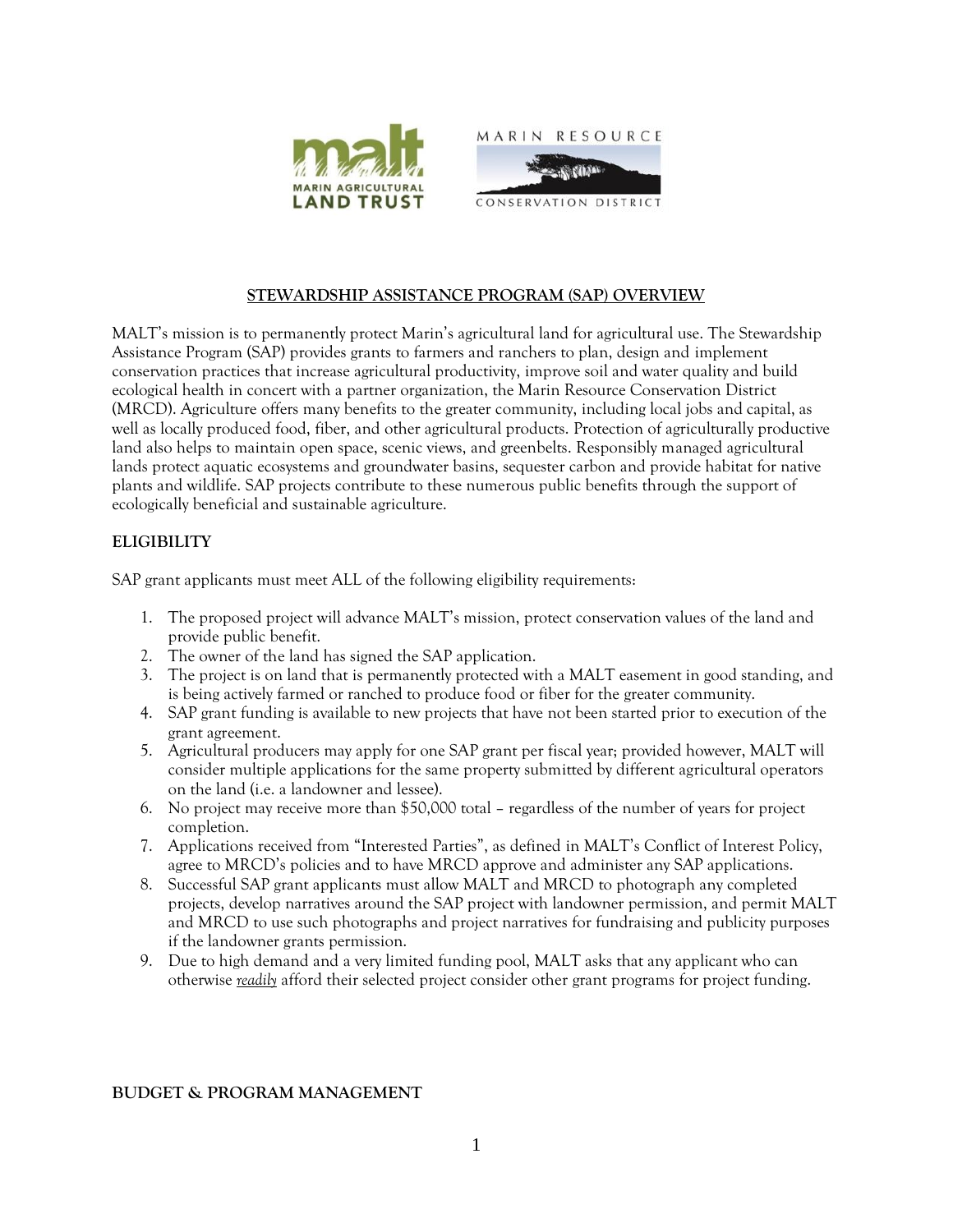Each fiscal year MALT allocates funding to increase the stewardship of MALT-protected lands in partnership with the MRCD. These funds are procured through generous donations and used to help offset landowner cost share on conservation practices. SAP is administered through a three-track system: 1) MALT-Administered Projects; 2) Multi-Agency/Matching Commitment Projects; and 3) Interested Party Grants. Upon MALT's review of each application, one of the aforementioned tracks will be selected.

SAP funding may reimburse up to 85% of the landowner's cost share, with a cap of \$15,000 for Track 1 projects and a cap of \$50,000 for Track 2 projects. Track 3 projects may have either funding cap depending on the criteria of the project. Throughout the fiscal year, MALT directly reimburses landowners for Track 1 & 2 projects, and will distribute funds on a project-by-project basis to the MRCD to provide funding for Track 3 projects.

### **TRACK 1: MALT-ADMINISTERED PROJECTS**

Track 1 projects support landowners and lessees with and on existing MALT easements. The projects can include the planning, design and implementation of conservation practices that increase ecological or agricultural resilience. These projects often do not trigger permitting requirements or other environmental compliance issues and usually only take a few months to complete, from approval to grant payment. A few examples are installing water troughs, riparian fencing, invasive species management or soil amendments. The applicant must submit an estimated project cost with quotes or bids for the proposed project. These projects are evaluated with selection criteria and then approved through the SAP Review Committee and administered by MALT staff. MALT will fund up to 85% of the total project cost with a \$15,000 funding cap. Grant payment will be processed upon project completion and made through a reimbursement with a MALT issued check.

#### **TRACK 2: MULTI-AGENCY / MATCHING COMMITMENT PROJECTS**

MALT may provide a portion of the landowner cost-share for grants awarded by other agencies, including but not limited to, the MRCD, USDA Natural Resources Conservation Service (NRCS), the California Department of Food and Agriculture, and the California State Coastal Conservancy. These are often complex, larger, and innovative projects with many partners designed to address large natural resource concerns which may also involve environmental reviews and permitting. Accordingly, these projects often take over a year to complete, from approval to grant payment. MALT commits SAP grant funding and staff time as matching commitment for grants submitted by MRCD and other agencies. MALT may fund up to 85% of the landowner cost share for Agency projects, with a cap of \$50,000. Applicants will work directly with the lead Agency on planning, designing, and budgeting the project. If an applicant is enrolled in a NRCS Environmental Quality Incentives Program (EQIP) project, the applicant is eligible for up to \$50,000 for the entirety of the contract. If the applicant is enrolled in another program and there are several projects nested within one contract, MALT reserves the right to determine which projects the SAP grant will be applied to. For large-scale projects, MALT has reserved the right to limit the SAP contribution to climate beneficial practices that directly impact soil and water quality.

#### **TRACK 3: INTERESTED PARTY GRANTS**

MALT board members and other "interested parties," as defined in MALT's [Conflict of Interest Policy,](https://malt.org/wp-content/uploads/2021/02/2019-MALT-Conflict-of-Interest-Policy-.pdf) may apply for SAP grants. MALT encourages all landowners to be good land stewards and values equity and fairness in the distribution of SAP funding. MALT also understands that MALT interested parties may be